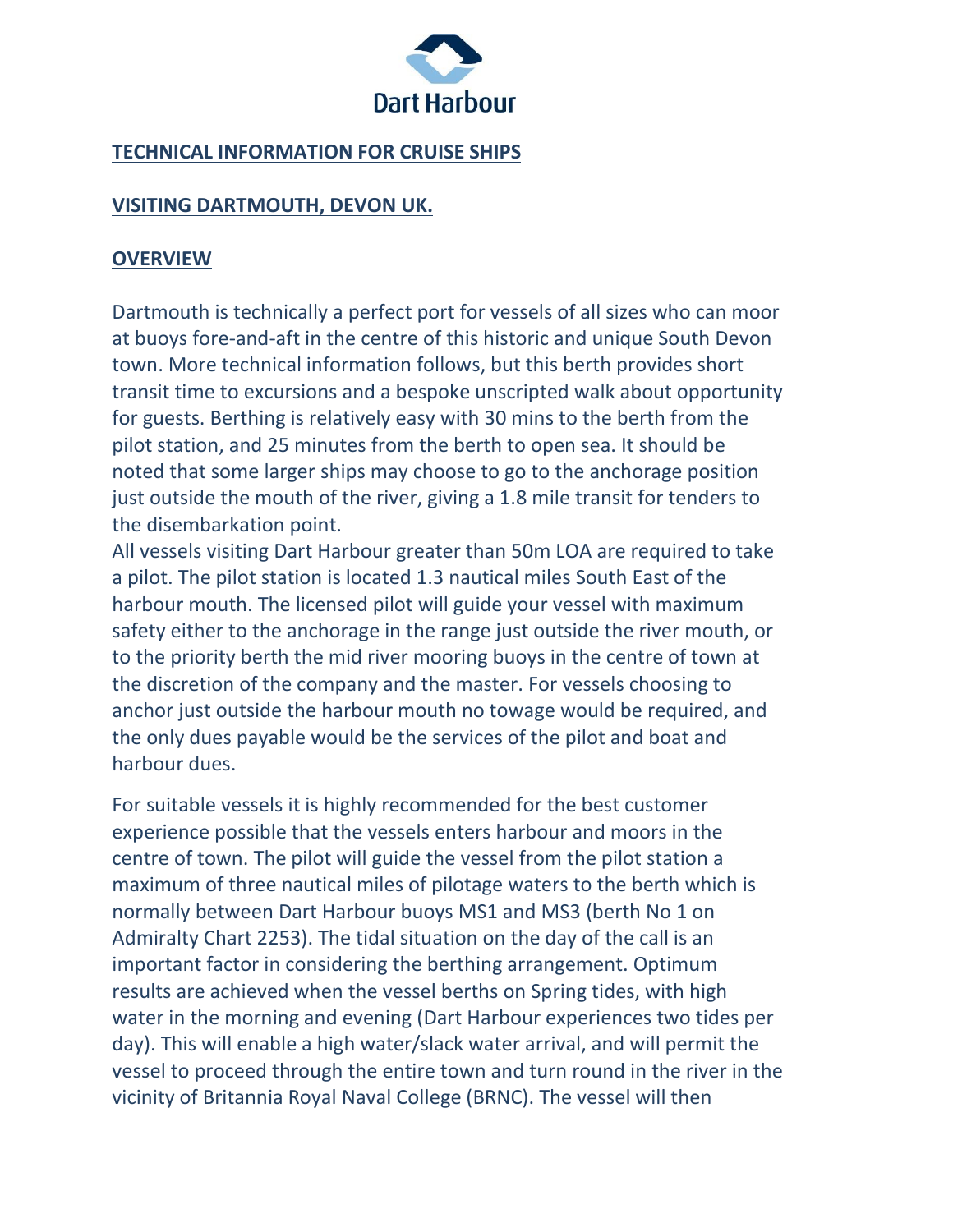

#### **OVERVIEW Cont.**

proceed through the town and moor bows South at the berth previously described, to make departure easier. In benign conditions, this serial can be achieved without towage, but any wind conditions and/or a strong tide situation will dictate that at least one tug will be required. Dart Harbour has no resident tugs due to the uniqueness of the port, so the decision to book towage would have to be taken at a reasonable time in advance of the call. At lowest astronomical tide, the minimum expected depth on the pilotage and at the berth is 6.2 metres, which gives good safety even at low water. The channel is a minimum of 130 yards wide and is well within the manoeuvring capability of most vessels.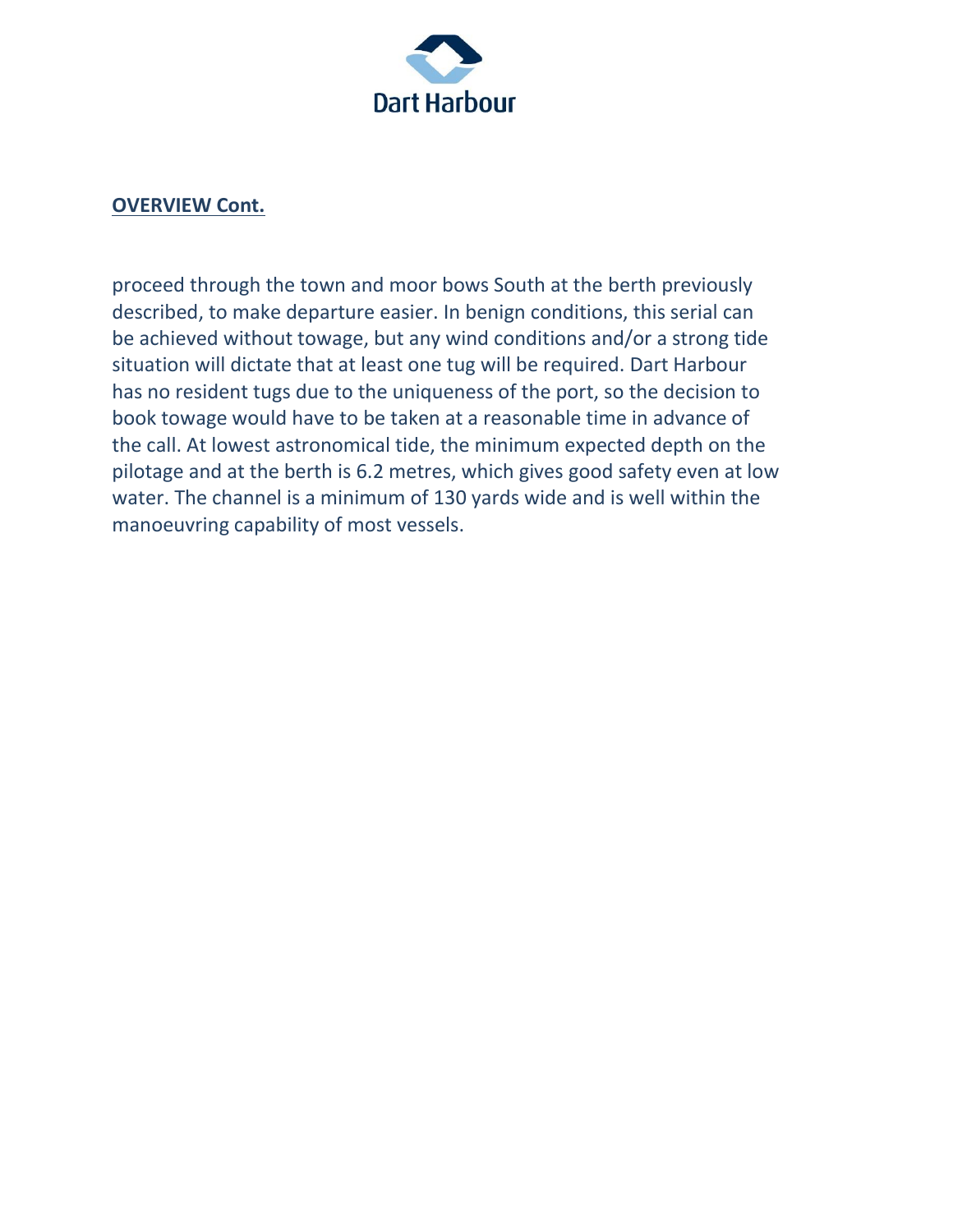

#### **BERTHING ARRANGEMENT**

Vessels will berth by attaching to DHNA Mooring Buoys fore-and-aft, using the Dart Harbour mooring gang. The conventional method of mooring cruise ships is to attach two fixed lines to the buoys using MMFC hawsers and not steel wire ropes. Fixed lines will be attached forward and after first, and then running lines rigged through the eye of the buoy and back to the ship. Once the ship is moored with both fixed and running lines, the ship may remain at this state for the duration of the call. Slipping from the berth once the call is complete and all tenders recovered the pilot will work with the master to conduct safe pilotage out of harbour. Towage is not normally required, but Dart Harbour reserves the right to recommend it if the environmental conditions dictate this. Normally the fixed lines are slipped first allowing the ship to take control of slipping the running lines when absolutely ready. The ship will walk sideways out of the berth using its own propulsion and start to make headway to the South to make the two main turns towards the harbour mouth and exit under normal pilotage conditions.

## **DURATION OF THE CALL**

It is normal for the ship to use own tenders to transfer customers to the disembarkation point, at Dartmouth Town Jetty, some 130 yards water travel across the harbour from the ship's passenger disembarkation point. Tenders are authorised to move without restriction, although a six knot speed limit within the harbour should be observed. If the vessel anchors outside the harbour, the tender journey is 1.8 nautical miles to the passenger disembarkation point on Town Jetty. For this reason the mid river mid-town berthing position is much preferred by passengers, companies and the harbour authority alike.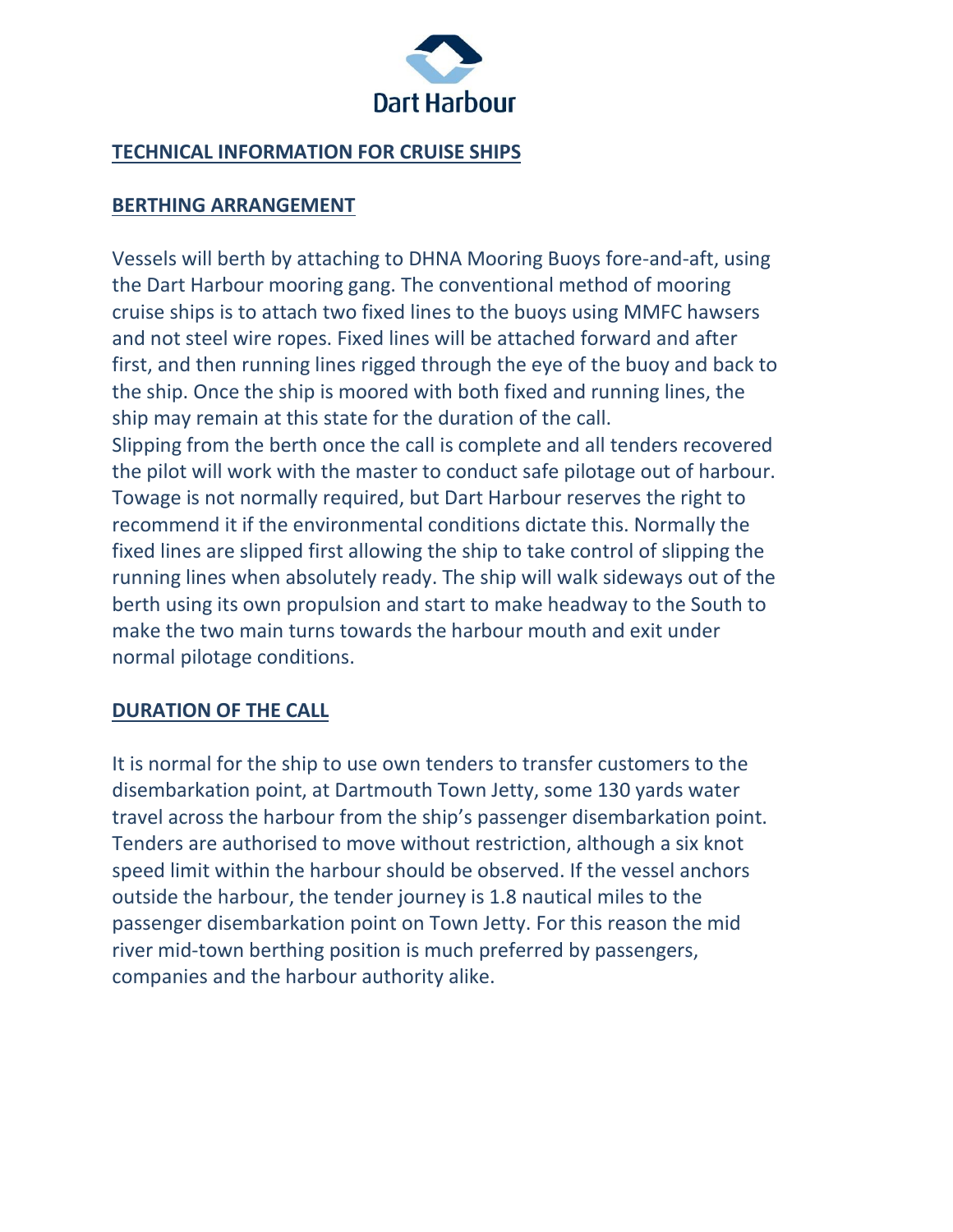

## **COMPLIANCE**

Dart Harbour is a Competent Harbour Authority, and as such runs a Safety Management System in accordance with the UK Department for Transport, Port Marine Safety Code. Dart Harbour has been compliant with this code, ensuring a robust safety management system and risk assessment of all harbour activity, including cruise calls, for the last six years. Dart Harbour runs a professional pilotage service using pilots to conduct the vessel to the berth and to sea with maximum safety.

The pilot is a regular commercial operator in other ports in the South West as well as at Dart Harbour. Dart Harbour is a Department for Transport recognised secure cruise call port facility, and currently remains in date for qualification with the Department for Transport. As a result passengers may only alight from the ship at the recognised disembarkation point, which is the South end of Town Jetty opposite the main berth where the liner will be moored. Dart Harbour has a Port Facility Security Officer, who will touch base with ship staff on commencement of the call. The Harbour Master remains on hand at all times in conjunction with the agent to provide and assist with any services that the vessel and/or company might require.

## **FACILITIES**

For cruise calls, Dart Harbour is able to provide safe berthing, safe embarkation and disembarkation of passengers, visits of personnel to the vessel and embarkation of small amounts of stores only. Facilities in Dartmouth are limited and therefore Dartmouth is not normally a port that will operate a garbage removal routine or provide fuel or fresh water, should vessels require it. This should be considered when planning an itinerary which includes Dart Harbour in its calls timetable.